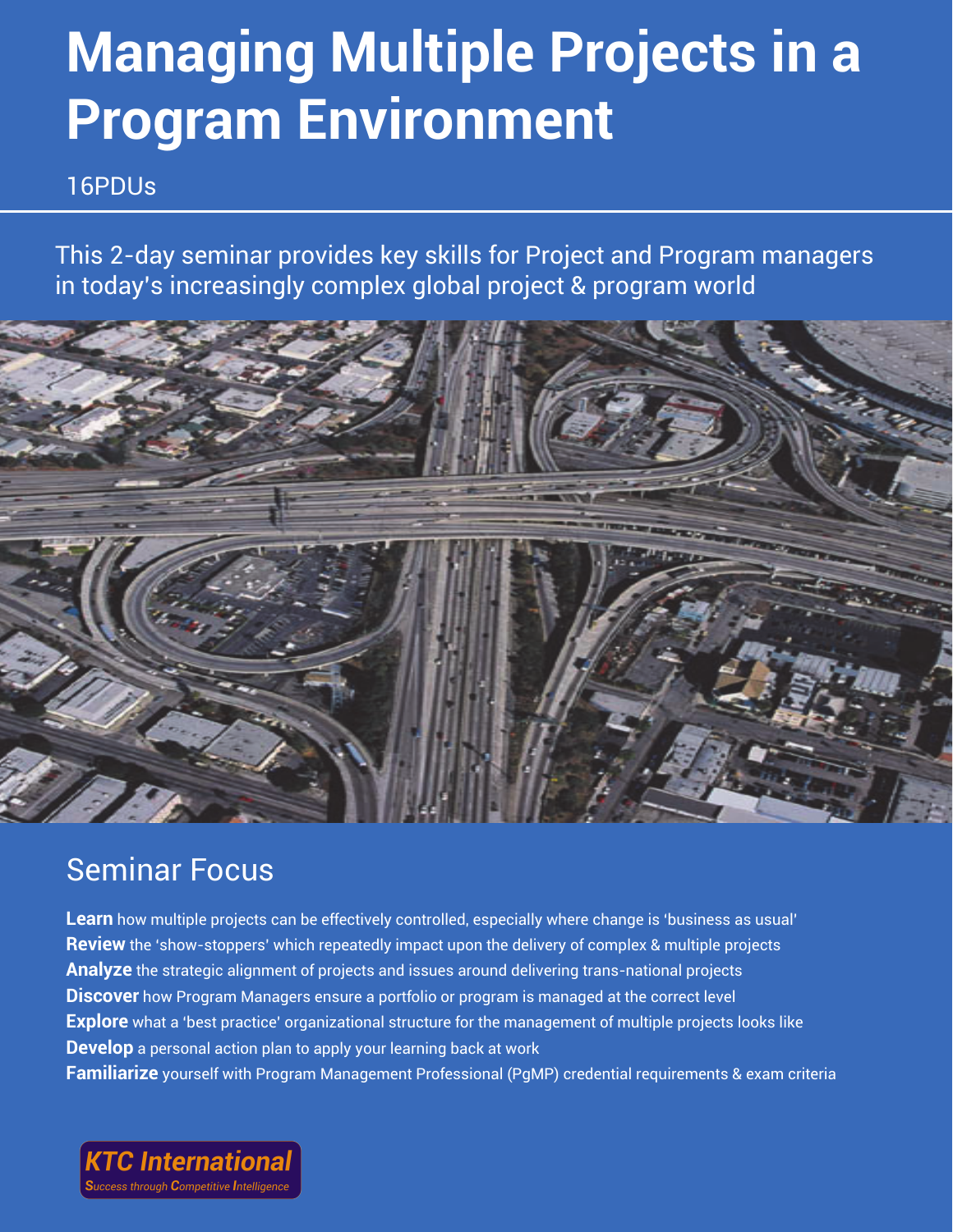## **Managing Multiple Projects in a Program Environment**

### **Overview**

### **Multi-project management relates to project managers' work in balancing projects in process, while handling requests for new work and juggling business priorities**

Project Management techniques have been developed to provide Project Managers with skills that are appropriate in any Project or business environment. Many 'tools' are available as an aid to Project Managers as they seek to ensure delivery within the 'Triple Constraint' of Time, Budget and Scope.

Whilst still of great importance, the Triple Constraint no longer fully represents the key issues that face the leader of complex or multiple projects, especially when a project or program is to be implemented on a trans-national or 'Global' basis.

Although a sound understanding of the basics of Project Management is obviously an advantage to the manager of a program or portfolio, such 'technical expertise' is not necessarily the prime factor when seeking success in a multiple-project environment, as the delivery of individual projects will rest in the hands of individual project managers.

However, leaders should understand the needs of their Project Managers when managing a program or portfolio of projects. Thus equipped, those leaders will be better able to interpret and challenge data, identify and balance priorities, manage change, manage stakeholders and conflict, and support their Project Managers in the achievement of wider business objectives.

### **Benefits of Attendance**

### **Succeeding in today's competitive marketplace often requires cycle-time reduction, reducing the duration of projects and getting results faster**

This seminar will address managing multiple projects within the context of program or product management. Planning and managing individual projects is challenging. When introducing the real-life limitation of resources and other outside influences into the Multi-Project environment, those challenges are magnified and new challenges introduced.

- Identify the critical factors in multi-project management, including the intra-organizational issues and the need to realize the business benefits demanded by stakeholders
- Develop multi-project and program plans using project dependency analysis, risk analysis, resource management, project categorization and other techniques
- Manage stakeholder relationships and identify the role of a Project Management Office in a multi- project management context
- Learn how to influence others regarding the improvement of multi-project management in your organization

### **Who Should Attend**

- This event is designed for Project / Program Managers and those managers involved in Business Change, who participate or lead resource assignment decisions across multiple projects, or support Portfolio Management decision-making processes for the selection and prioritization of projects.
- It will also be of benefit to Program Directors, PMO and Project Support staff. Practical advice and feedback in developing key leadership skills of assessing, developing, motivating and performance management in a range of challenging project team situations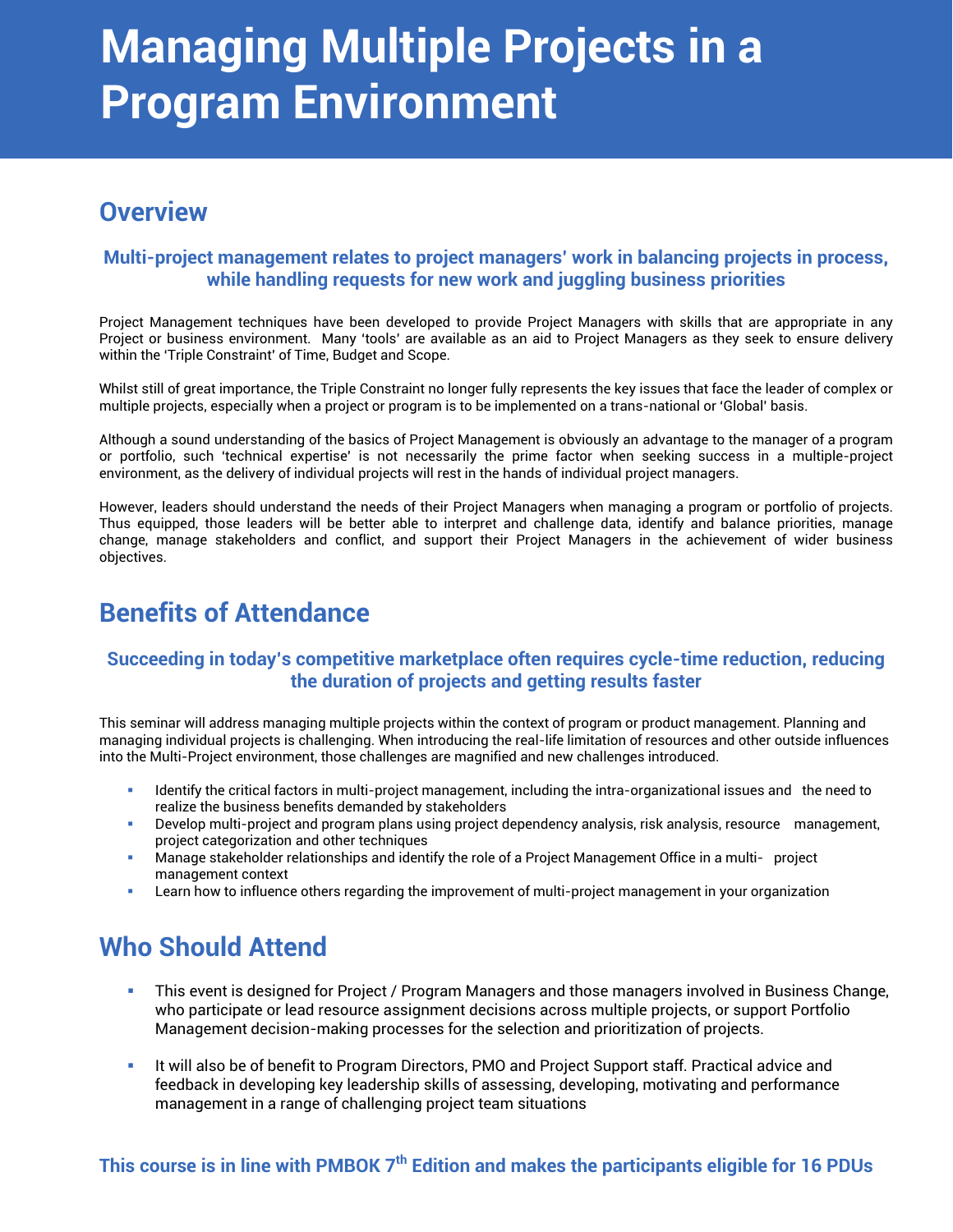## **Managing Multiple Projects in a Program Environment**

### **This workshop aims to assist delegates to:**

- Gain an appreciation of current best practice thinking on the management of multiple projects in a Program environment.
- Explore the relationships between Corporate Strategy, Portfolios, Programs, and Projects.
- Review tools and techniques applicable to the management of multiple projects in any environment.
- Identify the key issues facing Program Managers today.
- Develop a 'best practice' organizational structure for the leadership and management of multiple projects.
- **Practice a technique to enable multiple projects to be effectively monitored and controlled.**
- **Build a 'Program Management Plan'.**
- Understand the role of the Project Management Office in the effective delivery of multiple projects.
- Engage with a Case Study built upon real-world scenarios.

### **BLOCK 1: Projects, Programs, Portfolios**

- Defining Programs
- **Best practice definitions relating to Projects, Programs and Portfolios**
- Where "best practice" can be found an overview of the PMI Standard for Program Management and the PgMP Certificate: Requirements, Resources & Exam Preparation
- $\blacksquare$  How the three tiers fit with strategy in a business
- What phases there are in a typical Program Lifecycle
- How Program Management Processes differ from those for Projects
- Types of Program

**Group Exercise: Project Vs Program Case Study - "Cassidy and Kidd" Program - Creating the Program Charter**

### **BLOCK 2: Program Initiation**

- **The three key themes**
- **Benefits Management**
- **Program Governance**
- Stakeholder Management
- **Program Initiation Issues**

**Case Study – Creating a "Benefits Map", Identifying Governance Issues, Stakeholder and Communications Planning, Creating the high-level Program Dependency Schedule, Identifying Business-level Risk Factors**

#### **BLOCK 3: Program Planning**

- **•** Program Scheduling
- The level of detail at which a program should be planned
- The key issues when scheduling multiple projects in a program
- **Integrating project-level plans into the program schedule**
- Overview of Critical Path, Critical Dependencies, Critical Chain
- Review of a best-practice model for structuring a Program Management team
- Program Planning Issues

**Case Study – Creating Project-level Schedules and Integrating them into the high-level Program Dependency Schedule, Identifying "Critical Dependencies", Creating an Organization Chart for the Program, Identifying Key Risk Factors**